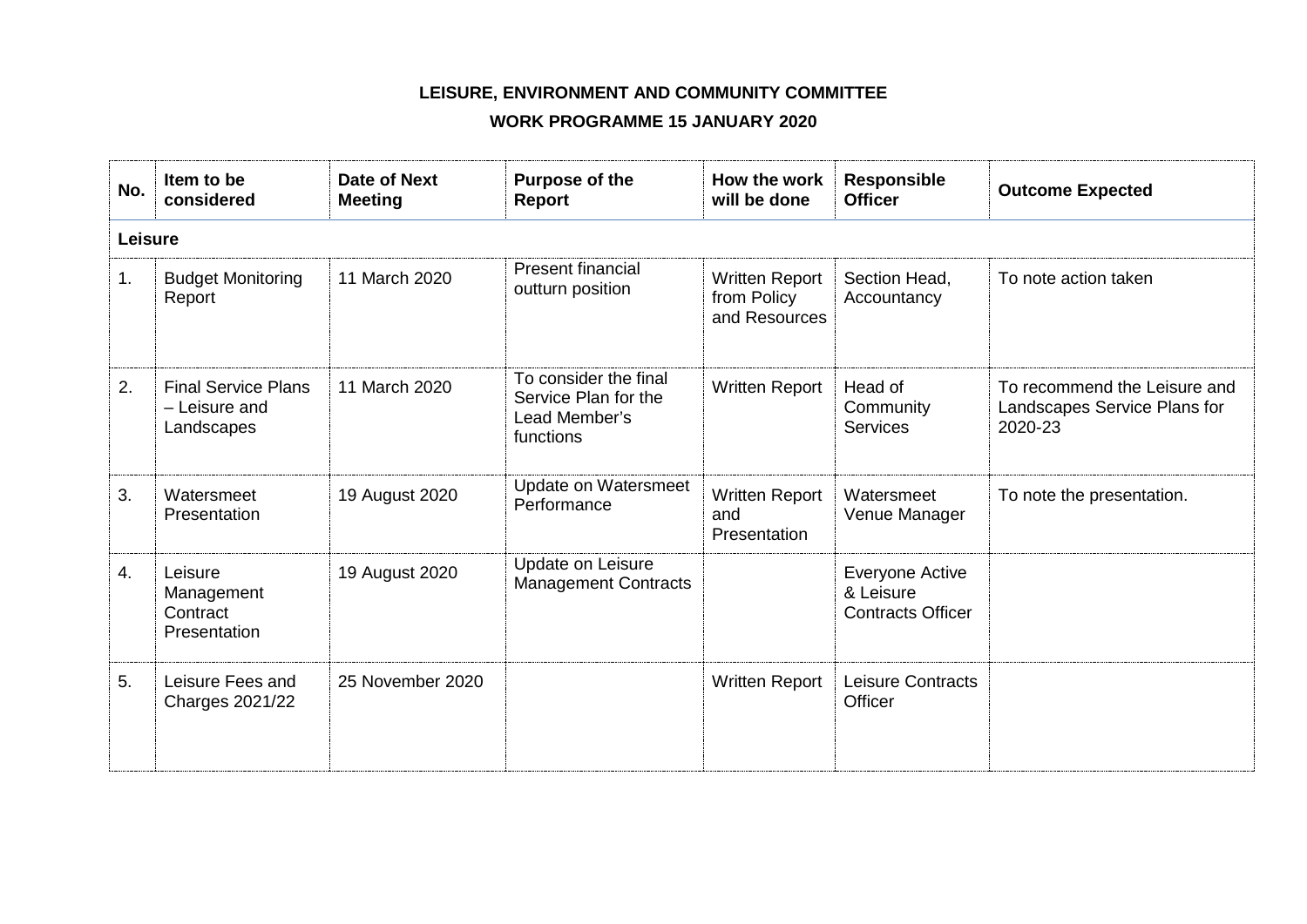| No.                                                | Item to be<br>considered                                                         | Date of Next<br><b>Meeting</b>            | Purpose of the<br>Report                                                                           | How the work<br>will be done                          | <b>Responsible</b><br><b>Officer</b>       | <b>Outcome Expected</b>                                                                                        |  |
|----------------------------------------------------|----------------------------------------------------------------------------------|-------------------------------------------|----------------------------------------------------------------------------------------------------|-------------------------------------------------------|--------------------------------------------|----------------------------------------------------------------------------------------------------------------|--|
| 6.                                                 | <b>Draft Service Plans</b><br>- Leisure and<br>Landscapes and<br>any growth bids | 25 November 2020                          | To consider the draft<br>Service Plan for the<br>Lead Member's<br>functions and any<br>growth bids | <b>Written Report</b>                                 | Head of<br>Community<br>Services           | To note and comment on the<br>Leisure and Landscapes draft<br>Service Plan for 2021-24 and<br>any growth bids. |  |
| <b>Environmental Services &amp; Sustainability</b> |                                                                                  |                                           |                                                                                                    |                                                       |                                            |                                                                                                                |  |
| 1.                                                 | <b>Budget Monitoring</b><br>Report                                               | 11 March 2020                             | <b>Present financial</b><br>outturn position                                                       | <b>Written Report</b><br>from Policy<br>and Resources | Section Head,<br>Accountancy               | To note action taken                                                                                           |  |
| 2.                                                 | Final Service Plan -<br>Environmental<br><b>Services</b>                         | 11 March 2020                             | To consider the final<br>Service Plan for the<br>Lead Member's<br>functions                        | <b>Written Report</b>                                 | Head of<br>Community<br><b>Services</b>    | To recommend the Service plan<br>for 2020-23                                                                   |  |
| 3.                                                 | <b>Animal Activities</b><br>Fees and Charges.                                    | 19 August 2020                            | To receive the fees and<br>charges review for the<br>services and animal<br>activities             | Written report                                        | Animal Welfare &<br>Licensing<br>Inspector | To make recommendations to<br>the Council for the budget.                                                      |  |
| 4.                                                 | <b>Green Expectations</b><br>Report                                              | TBC - No<br><b>Sustainability Officer</b> | To receive the annual<br>action plan.                                                              | Written report                                        | Sustainable<br><b>Projects Officer</b>     | To consider the<br>recommendations                                                                             |  |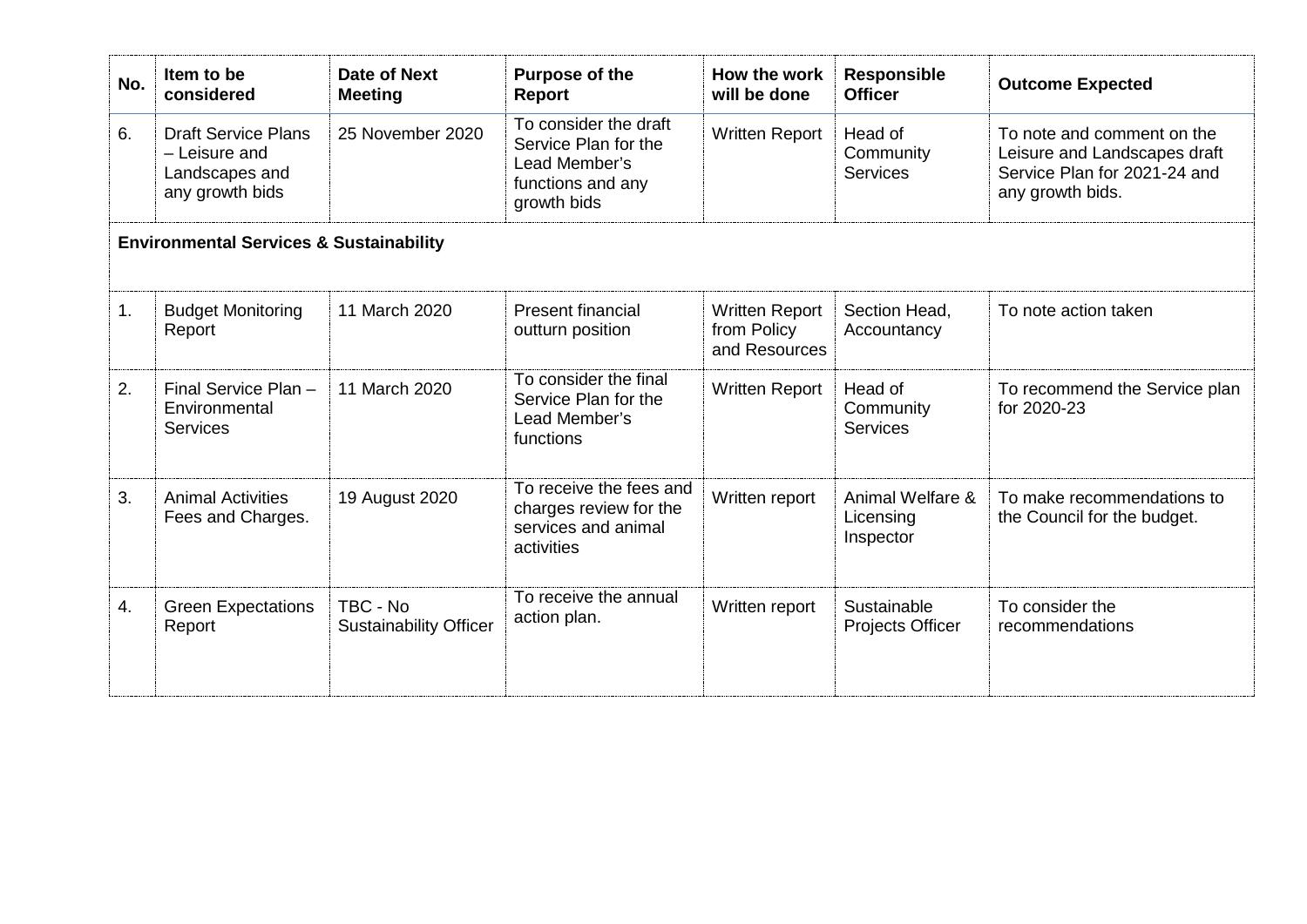| No.                                      | Item to be<br>considered                                                                                                | <b>Date of Next</b><br><b>Meeting</b> | <b>Purpose of the</b><br><b>Report</b>                                                                                                                     | How the work<br>will be done                          | Responsible<br><b>Officer</b>                                                    | <b>Outcome Expected</b>                                                                                            |  |
|------------------------------------------|-------------------------------------------------------------------------------------------------------------------------|---------------------------------------|------------------------------------------------------------------------------------------------------------------------------------------------------------|-------------------------------------------------------|----------------------------------------------------------------------------------|--------------------------------------------------------------------------------------------------------------------|--|
| 5.                                       | Draft Service Plan-<br>Environmental<br>Services and any<br>growth bids                                                 | 25 November 2020                      | To consider the draft<br>Service Plan for the<br>Lead Member's<br>functions and any<br>growth bids                                                         | <b>Written Report</b>                                 | Head of<br>Community<br><b>Services</b>                                          | To note and comment on the<br>draft Service Plan for 2021-24                                                       |  |
| 6.                                       | Environmental<br>Services Fees and<br>Charges                                                                           | 25 November 2020                      | To receive the fees and<br>charges for the review<br>of Environmental<br>Services to include:<br>Garden Waste, Trade<br><b>Waste and Clinical</b><br>Waste |                                                       | Waste and<br>Environment<br>Manager/Environ<br>mental Strategy<br>Manager        |                                                                                                                    |  |
| <b>Community Safety and Partnerships</b> |                                                                                                                         |                                       |                                                                                                                                                            |                                                       |                                                                                  |                                                                                                                    |  |
| 1.                                       | <b>Budget Monitoring</b><br>Report                                                                                      | 11 March 2020                         | <b>Present financial</b><br>outturn position                                                                                                               | <b>Written Report</b><br>from Policy<br>and Resources | Section Head,<br>Accountancy                                                     | To note action taken                                                                                               |  |
| 2.                                       | <b>Final Service Plans</b><br>- Community<br>Partnerships<br><b>Regulatory Services</b><br>(food and licensing<br>only) | 11 March 2020                         | To consider the final<br>Service Plans for the<br>Lead Member's<br>functions                                                                               | <b>Written Report</b>                                 | Head of<br>Community<br>Partnerships<br>Head of<br>Regulatory<br><b>Services</b> | To recommend the<br><b>Environmental Services and</b><br><b>Community Partnerships</b><br>Service Plan for 2020-23 |  |
| 3.                                       | <b>Annual Update</b><br>following Pilot of<br>Shepherd School<br><b>Public Spaces</b><br><b>Protection Order</b>        | 11 March 2020                         | Report following the<br>end of the project                                                                                                                 | Written report                                        | Partnerships<br>Manager                                                          | To consider any<br>recommendations                                                                                 |  |